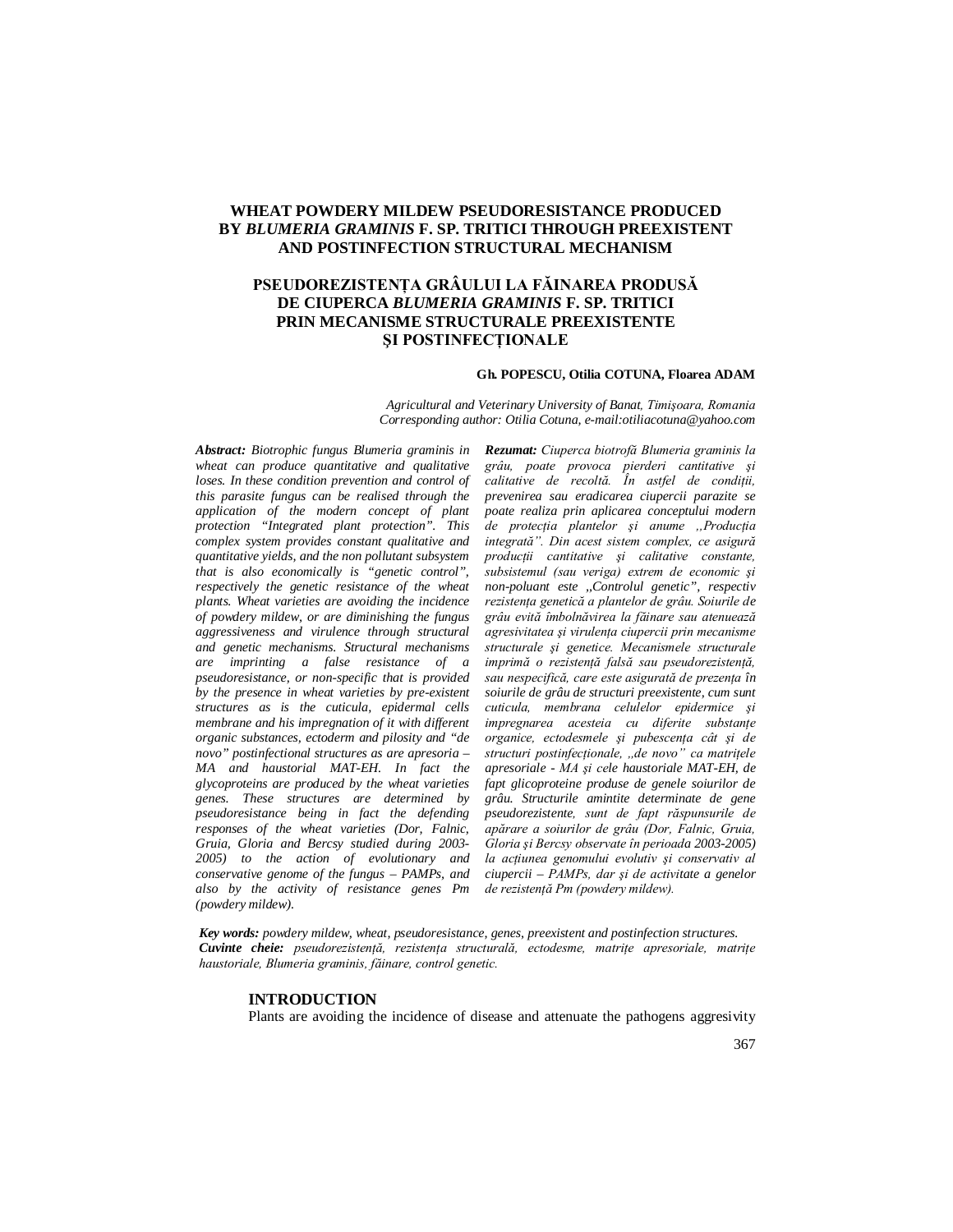and virulence with the help of two categories of mechanisms: structural and genetic.

In the first case is provided a pseudoresistance (false resistance, physical appearance reaction, passive and indirect) through pre-existent mechanic barriers (preinfectional) or postinfectional, that are stopping the entrance and development of plant pathogens. This kind of defence is coordinated through genes, but not through resistance genes, and their expression have an adaptation role, and if they are acting as defensive role is due only through chance (E. J. PARLEVLIET, J. C. ZADOCKS, 1977; N. CEAPOIU, FLOARE NEGULESCU, 1983; EUGENIA ELIADE, 1990; S. HIPPE SANWALD *et al*., 1994; S. E. PERFECT, 2001; OTILIA COTUNA, GH. POPESCU, 2004; GH. POPESCU, 2005; OTILIA COTUNA, 2007).

In the second case the coordination of the defence is realised by resistance genes that provides the real resistance or euresistance (R. PANSTRUGA, P. S. LEFERT, 2002; ASAI *et al*., 2002). Pseudoresistance and euresistance express the genetic potential of the interaction among plant-host-parasite or coevolutionary pathologic system (GH. POPESCU, 2005). In this way, the interaction of pseudoresistance from inside of the *Blumeria graminis-Triticum aestivum* pathologic system is provided by the presence of "de novo" pre-existent and postinfectiona; structures .

### **MATERIAL AND METHOD**

The observations were realised on a sort of 27 winter wheat varieties (Dor, Falnic, Gruia, Gloria, Bercsy, Ardeal, Fundulea 4, Holda, Dropia, Renan, Flamura 85, Turda 95, Turda 2000, Bezostaia, Partizanka, G. K. Othalom, G. K. Göbe, Arieşan, Lovrin 34, Alex, Romulus, Boema, Crina, Delabrad, Farmec, Izvor, Ciprian) cultivated in a comparative crop from ICDA – Fundulea. These wheat varieties were cultivated at SCDA Lovrin during 2003-2005, on a humid cambic chernozem. Fungus virulence is appreciated on a 0-9 scale transformed in percentage  $(1 - 10\%; 9.0 - 100\%).$ 

## **RESULTS AND DISCUSSIONS**

Pre-existent or preinfectional structures can form on the wheat plants surface and is stopping the germination of *Blumeria graminis* conidia and ascospores to the action on wheat powdery mildew are cuticula , epidermal cells membrane, impregnation of epidermal cells membrane with organic compounds highly polymerised, foliar hairs (pubescence) and the structures named ectodesma that are disappearing during anamorphic sporogenesis (*GANIC et al.*, 1979 – cited by EUGENIA ELIADE, 1990; N. CEAPOIU, FLOARE NEGULESCU, 1983; EUGENIA ELIADE, 1990; GH. POPESCU, 1998; OTILIA COTUNA, 2007). The cuticle and other polymers of the epidermal cells are not always physical barriers for *Erysiphales* fungi that are producing the powdery mildews in plants. In conclusion, the pre-existent structures of the plants that provide wheat pseudoresistance against powdery mildew are determined by genes, but not by resistance genes, these being the result of the adaptation. Concerning the postinfectional structures or "de novo" in literature are some examples that shows these structures. As an example, *Blumeria graminis f. spec. tritici* elaborating infectious structures, first the apresoria (K. MENDGEN *et al*., 1988; M. C. HEATH, 1995; S. E. PERFECT, R. J. GREEN, 2001) and then the haustoria (J. M. MANNERS, J. L. GAY, 1983). Mentioned structures are protected or covered in some matrix – MA (apresoria) and MAT-EH (haustoria) synthesised by wheat, but not by epidermal cell where the fungus is entering, this thing being confirmed by the lack of ATP-asis activity at the level of this cell that provides the energy for synthesis (M. C. HEATH, 1995; P. T. N. SPENCER-PHILLIPS, J. L. GAY, 1981; D. SKALMERA, 1997).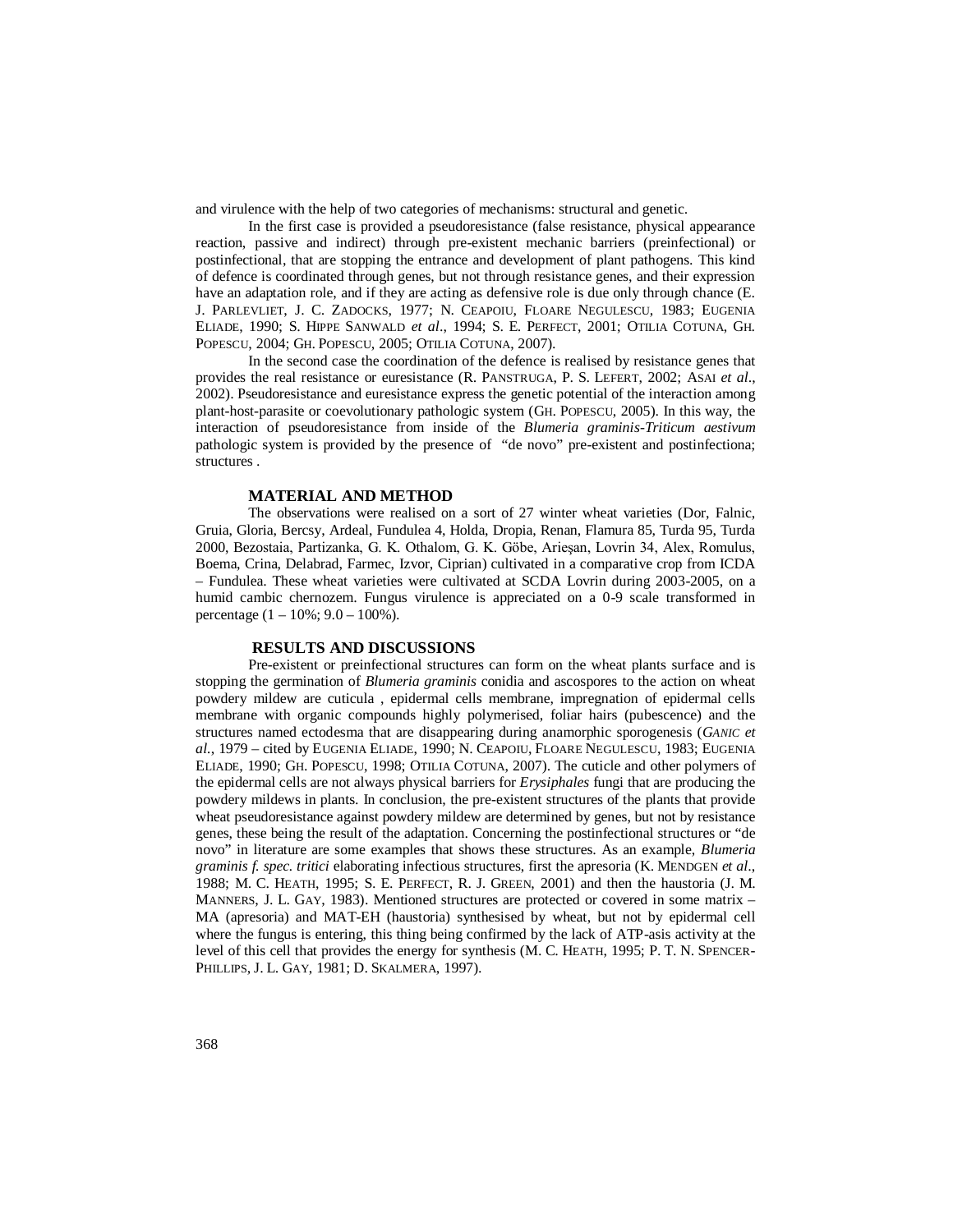

Fig. 1. Infectious structures morphogenesis (apresors and haustors) in *Blumeria graminis f. sp. tritici* (original)

MA and MAT-EH are formed from glycoprotein produced by genes and they where identified in *Erysiphales* fungi that are parasite on grain cereals and on peas – *Erysiphe pisi* (A. J. MACRIE *et al*., 1993; S. HIPPE SANWALD *et al*., 1994) and in *Colletotichum* fungi that are parasite on bean, soybean and clover (S. E. PERFECT, 2001). Cited matrixes that are presented in figure 1 are interpreted by S. HIPPE SANWALD *et al.* (1994) and S. E. PERFECT *et al*., (1998, 1999, 2000, 2001) as barriers or "de novo" defence structures these being in fact the expression of some genes that in our interpretation are non-specific resistance genes and they can have the protection role and adapting role for both partners from coevolutionary pathologic system *Blumeria graminis – Triticum aestivum.*